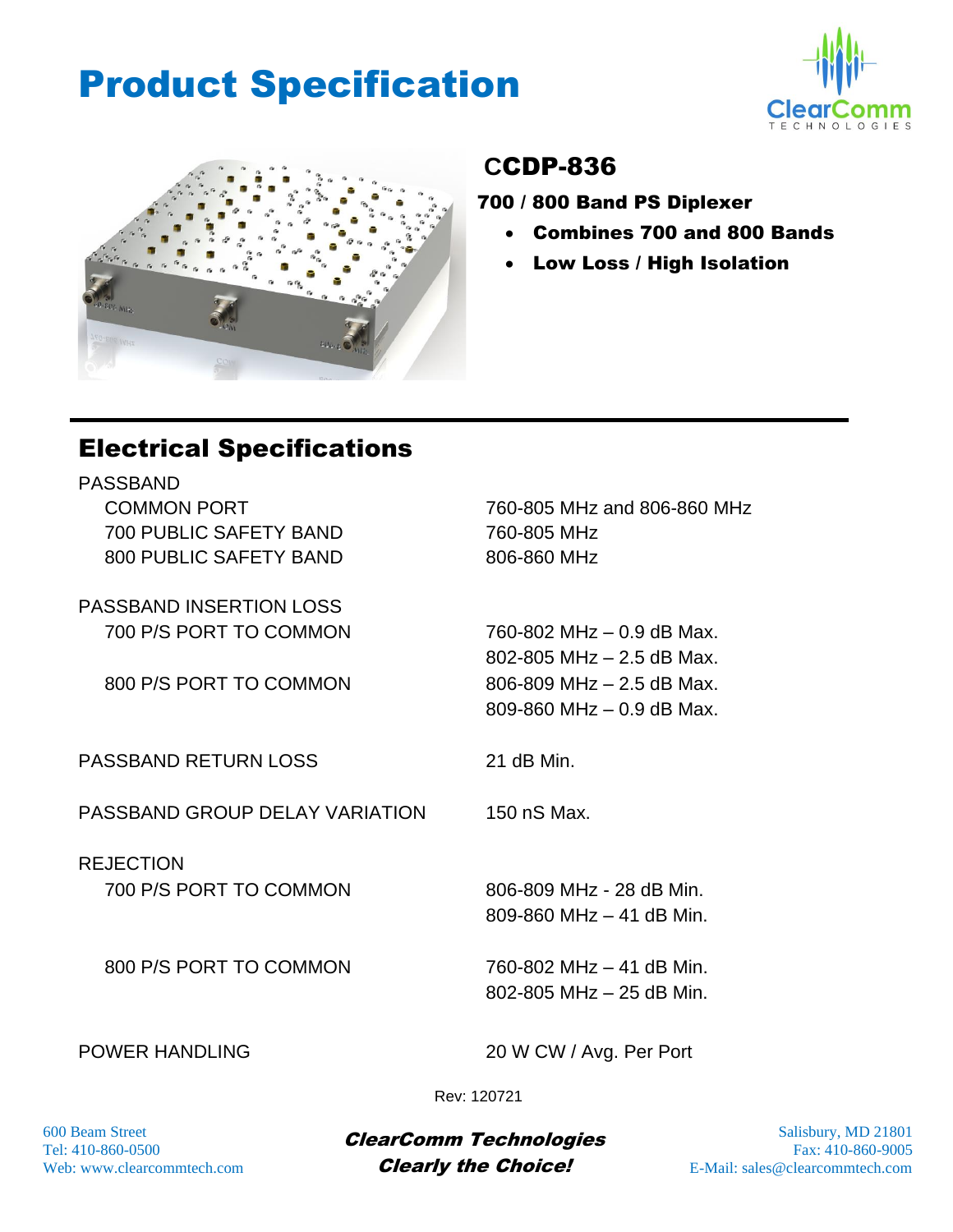# Product Specification



#### Environmental Specifications

| OPERATING TEMPERATURE | $-20^\circ$ to $+70^\circ$ C Operating |
|-----------------------|----------------------------------------|
| ENVIRONMENTAL         | Per ETS-300                            |
| <b>WEATHERIZATION</b> | Per IP-65                              |
| LIGHTNING PROTECTION  | EN / IEC 61000 4-5, Level 4            |

### Mechanical Specifications

| <b>CONNECTORS</b> | Type 'N' Female                                   |
|-------------------|---------------------------------------------------|
| <b>SIZE</b>       | 14.00 x 12.90 x 2.90" Max Excluding<br>Connectors |
| <b>WEIGHT</b>     | Approx. 18 lbs.                                   |

600 Beam Street **Salisbury, MD 21801** Close Class Class Control Control Control Control Control Control Control Control Control Control Control Control Control Control Control Control Control Control Control Control Contro  $ClearComm$   $Technologies$  Frace  $Fax: 410-860-0500$  Fax: 410-860-9005 Web: www.clearcommtech.com **Clearly the Choice!** E-Mail: sales @clearcommtech.com Clearly the Choice!